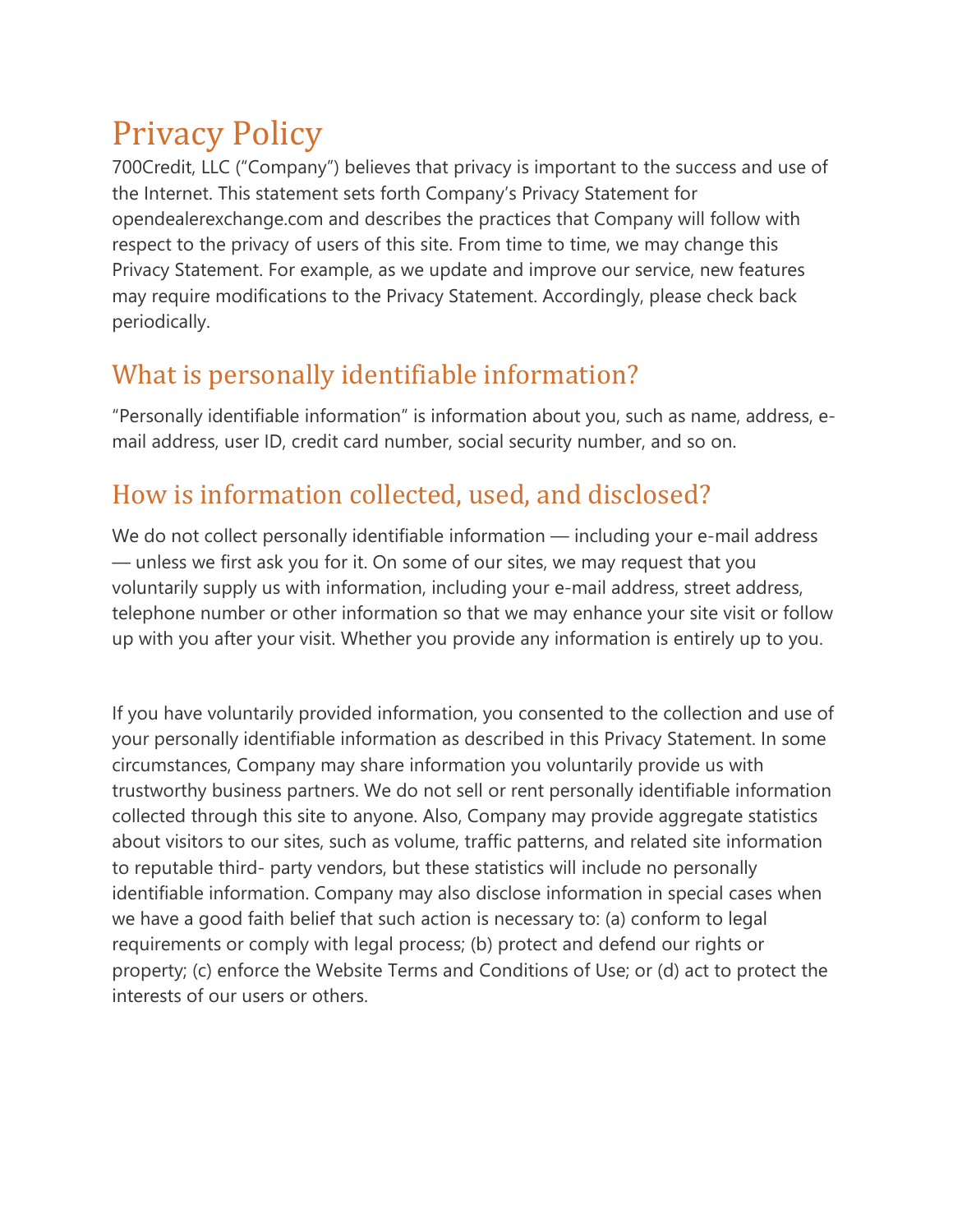#### What are cookies and web beacons and how are they used?

Some Company sites, like many other commercial websites, may utilize a standard technology called "cookies" to collect information about how our site is used. Cookies were designed to help a website operator determine that a particular user had visited the site previously and thus save and remember any preferences that may have been set while the user was browsing the site. Cookies are small strings of text that websites can send to your browser. Cookies cannot retrieve any other data from your hard drive or obtain your e-mail address. If you are simply browsing a Company informational site, a cookie may be used to identify your browser as one that has visited the site before.

We may also make use of memory-based cookies in support of authenticating the user of certain Company web applications. Similarly, if you are a registered user of a site providing service to Company clients (and have a user ID and password), we may use cookies so that we can provide personalized information based on preferences you have indicated while using the site. Although you have the ability to modify your browser to either accept all cookies, notify you when a cookie is sent, or reject all cookies, it may not be possible to utilize Company services which require registration if you reject cookies.

A web beacon is an often-transparent graphic image, usually no larger than a  $1 \times 1$  pixel that is placed on a web page or in an e-mail that is used to monitor the behavior of the user visiting the Website or receiving the e-mail.

## What are your choices regarding collection, use, and distribution of your information?

If you have voluntarily provided information, you consented to the collection and use of your personally identifiable information as described in this Privacy Statement. If, in connection with your use of a particular service, we ask to use your data in a way not described in this Privacy Statement and you do not wish to permit that use, you can choose not to use the particular service.

If you have voluntarily provided personally identifiable information, we may, from time to time, send you mail or e-mail regarding products and services. If you do not want to receive such offers and mailings, you can easily indicate that by checking the appropriate box on the submission form.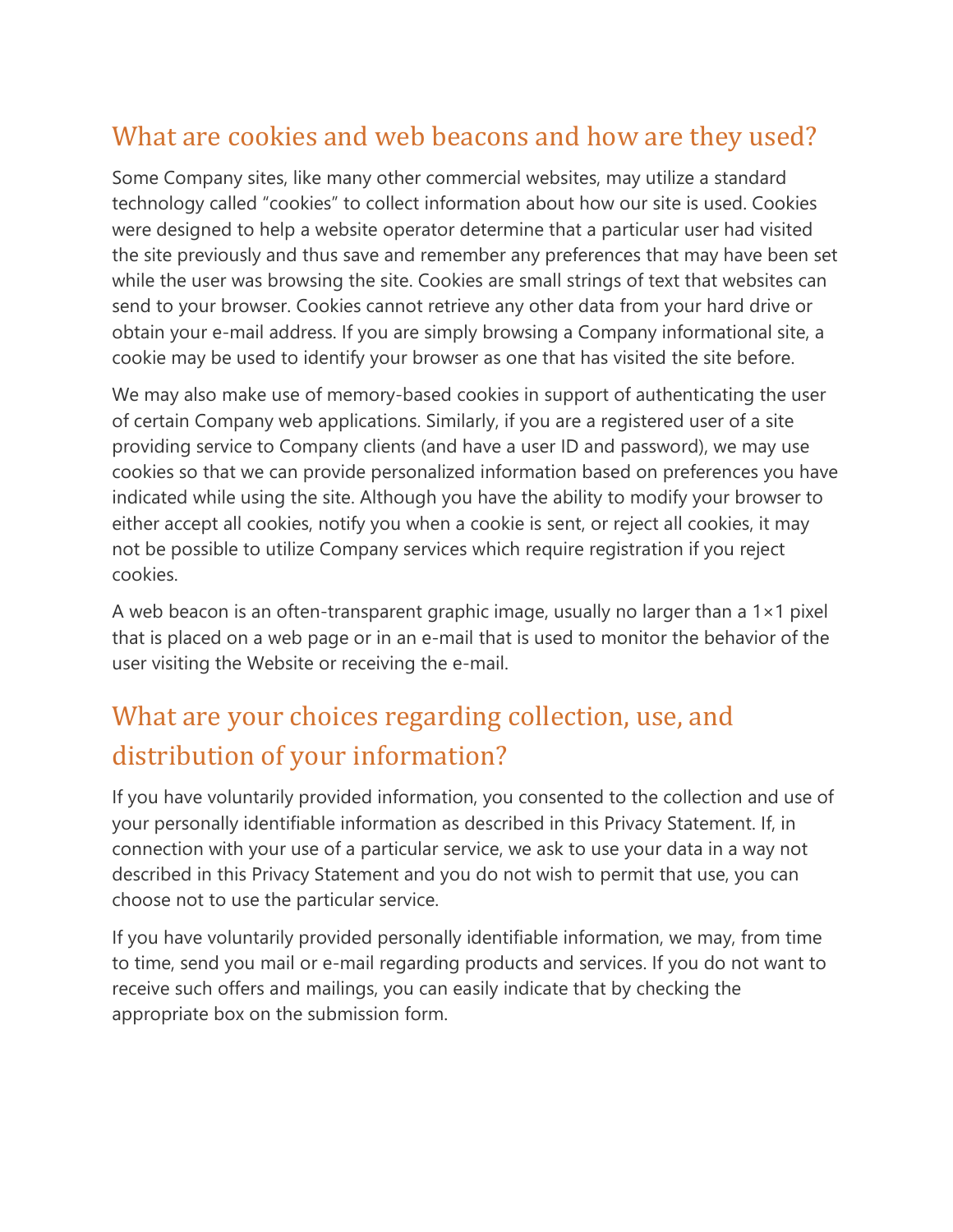#### How can you correct, access, and update your information?

You may view and edit your personally identifiable information at any time by contacting us using the link provided on the website.

#### How do we protect your information?

We exercise great care to protect your personally identifiable information. This includes, among other things, using industry standard techniques such as firewalls, encryption, intrusion detection and site monitoring. Unfortunately, no data transmission over the Internet can be guaranteed to be 100% secure. As a result, while we strive to protect your personally identifiable information, we cannot ensure or warrant the security of any information you transmit to us or receive from us. This is especially true for information you transmit to us via e-mail. We have no way of protecting that information until it reaches us. Once we receive your transmission, we make our best effort to ensure its security on our servers.

Internally, we will restrict access to your personally identifiable information to employees who need access to the information in order to do their jobs. These employees are limited in number, and are committed to our privacy policies.

We will review our security arrangements from time to time as we deem appropriate.

#### Our Use of Information for Internal Purpose

We use your personal information primarily for our own internal purposes, such as providing, maintaining, evaluating, and improving our website and the products and services we offer and sell, to collect credit card payments for subscription fees and other purchases you make, and to provide customer support.

We use the non-personal information we collect to track the use of the website and to assist us in providing, maintaining, evaluating, and improving our website and the services and products we offer and sell.

#### How can you help protect your information?

If you are using a Company website for which you registered and chose a password, we recommend that you do not divulge your password to anyone. We will never ask you for your password in an unsolicited phone call or in an unsolicited e-mail. Also remember to sign out of the registered site and close your browser window when you have finished